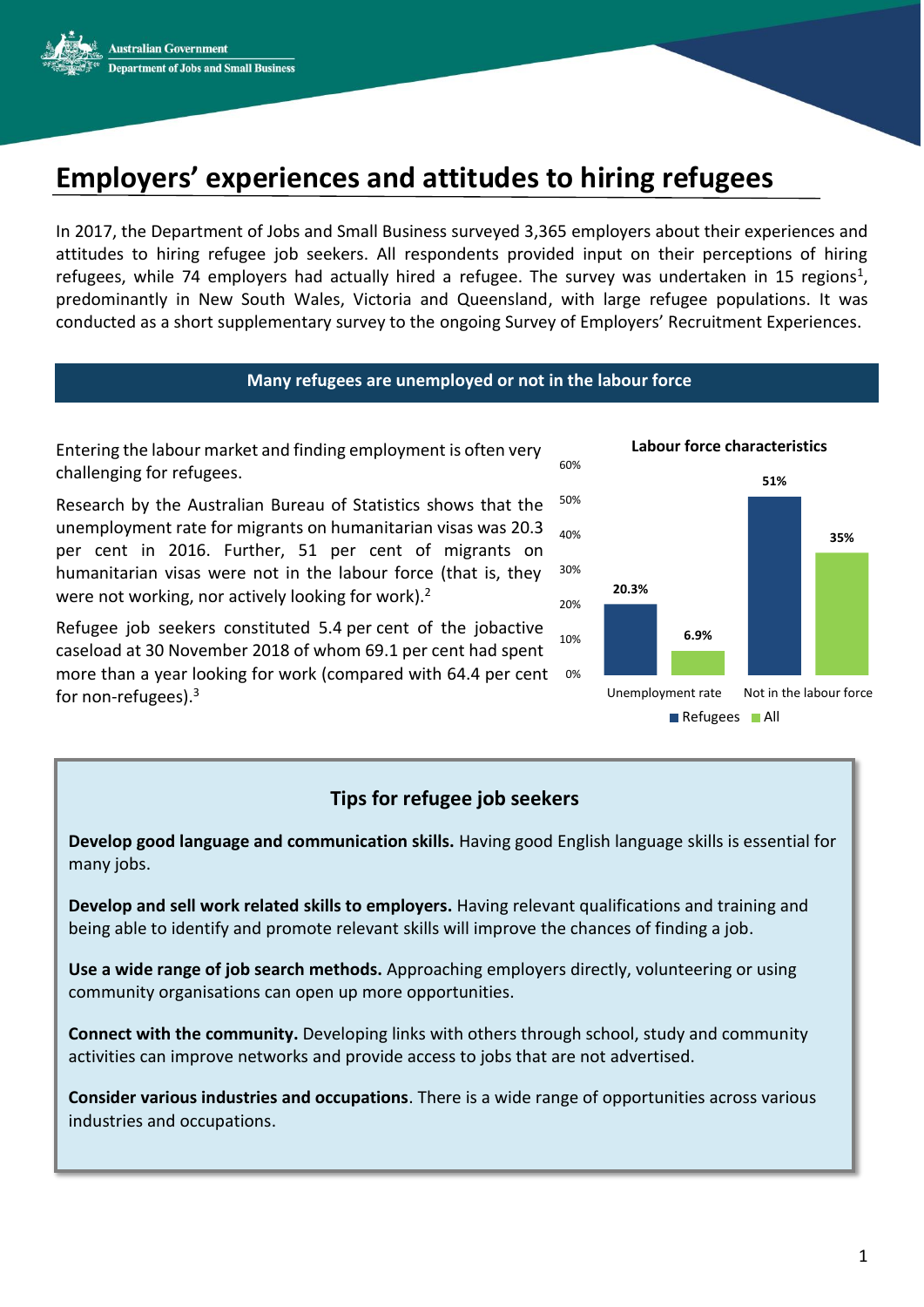## **Many employers reported positive outcomes after hiring a refugee, or had positive views on the benefits of hiring refugees**

When discussing the benefits of hiring a refugee, employers most commonly (41 per cent) referred to the cultural diversity they would bring to the business. Some 35 per cent of employers also stated that refugees demonstrated enthusiasm and a strong work ethic. Almost a quarter (24 per cent) of employers indicated that many refugees were likely to possess skill sets that would be beneficial to their business.

*"They (refugees) are committed, have ambition to succeed, a desire to create a better life and a willingness to learn."* 

*Employer in Victoria in Accommodation and Food Services*

### **Language proficiency and relevant qualifications are seen as the biggest barriers to employment**

*"Language barrier difficulties (could be an issue) as they have to be able to read and understand technical drawings in English. There are also safety concerns – they have to have considerable training to understand the safety side of things."*

*Employer in Western Australia in Manufacturing*

Aside from language and communication skills, 20 per cent of employers suggested refugees could increase their prospects of employment by demonstrating that they have relevant qualifications, training, experience and skills in their job applications and at interview.

Employers were also asked about the challenges of hiring a refugee. About 55 per cent suggested that English proficiency could be an issue and that refugee job seekers should focus on improving their language and communication skills if they were not proficient. By contrast, data from the Australian Bureau of Statistics indicate 67 per cent of refugees thought their English proficiency was good to very good.<sup>4</sup>

*"Qualifications would be the only problem; if they had the set skills and qualifications there would be no hesitation in employing a refugee."* 

*Employer in NSW in 'Other Services' (including car repair and maintenance and other machinery repair services)*

### **Employers highlighted local knowledge and work practises as potential barriers**

Some 14 per cent of employers also indicated that their business relied on workers with local or industry specific knowledge.

Employers suggested that local references from previous employers, or even a general character reference, would help refugee job seekers demonstrate to employers that they were work ready and had the capabilities to do the work.

*"A lack of Australian work experience and work references would be a challenge (to hiring refugees)."* 

*Employer in NSW in Accommodation and Food Services*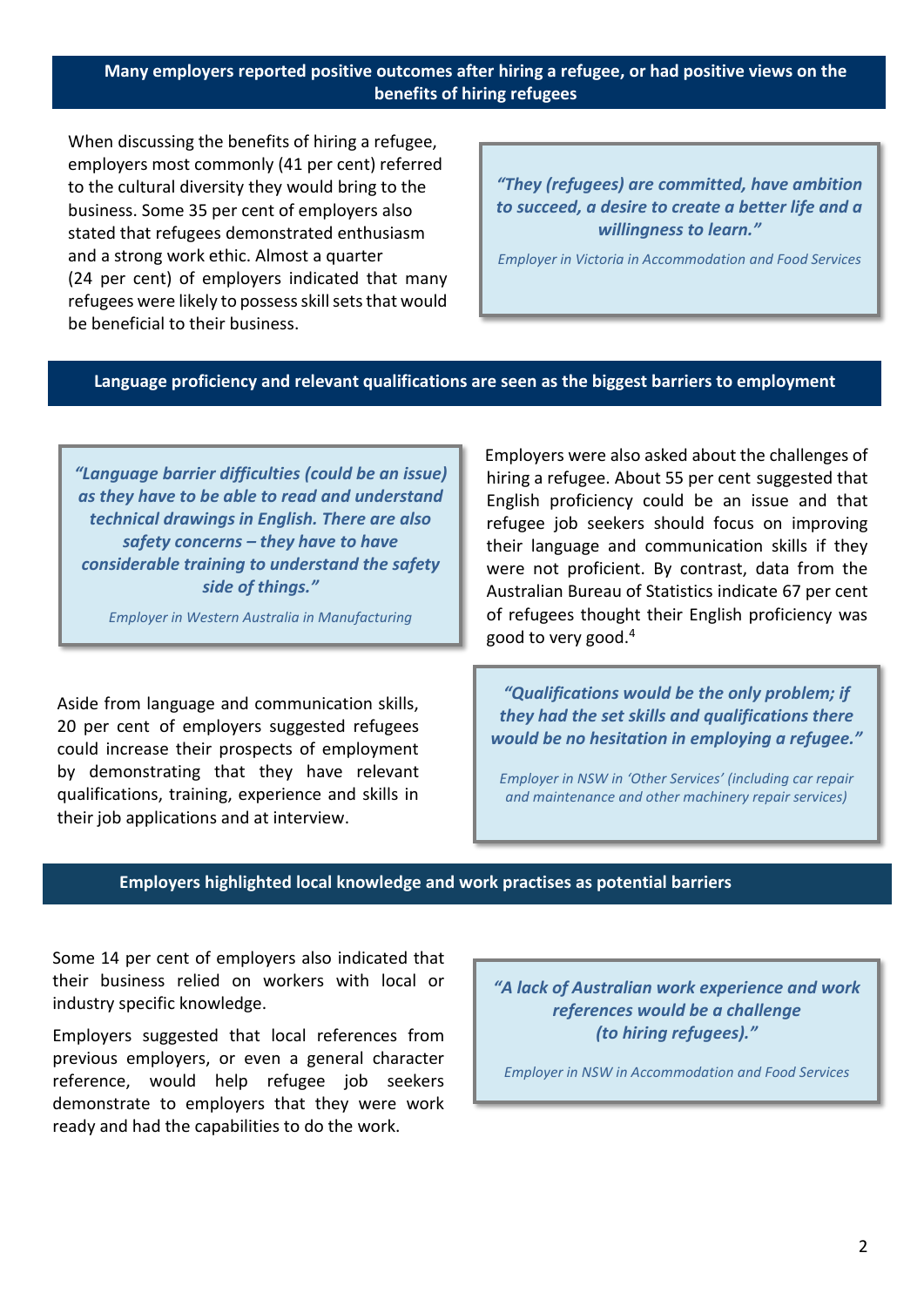Employers reported a wide range of recruitment methods when hiring refugees.

The research revealed that in many cases, refugees were able to find work through their connections with the community. Around 1 in 4 employers hired refugees by "word of mouth". That is, many employers either knew the refugee personally (e.g. through their children's school or other community activity) or had the refugee referred to them by someone they knew (e.g. a friend or another employee).

Around 12 per cent of employers provided refugees with a job simply because they knocked on the door, showed initiative and an interest in the job or business. Being proactive and approaching the business directly demonstrates enthusiasm and commitment, which are qualities that are highly valued by employers.

However, many refugees also gained employment through more formal methods, including:

- responding to a job advertisement on the internet or newspaper (22 per cent);
- through a recruitment agency (21 per cent);
- being referred to the business by an organisation, such as a church, TAFE or government department (8 per cent).

While not prevalent, volunteering and undertaking work experience with the business were also mentioned as reasons for refugees gaining employment.

The high rate of securing jobs through informal methods, such as word of mouth, highlights the importance of establishing wide social networks and emphasises the need for refugees to use a variety of job search methods to improve their chances of getting a job.



# **How refugees got jobs**